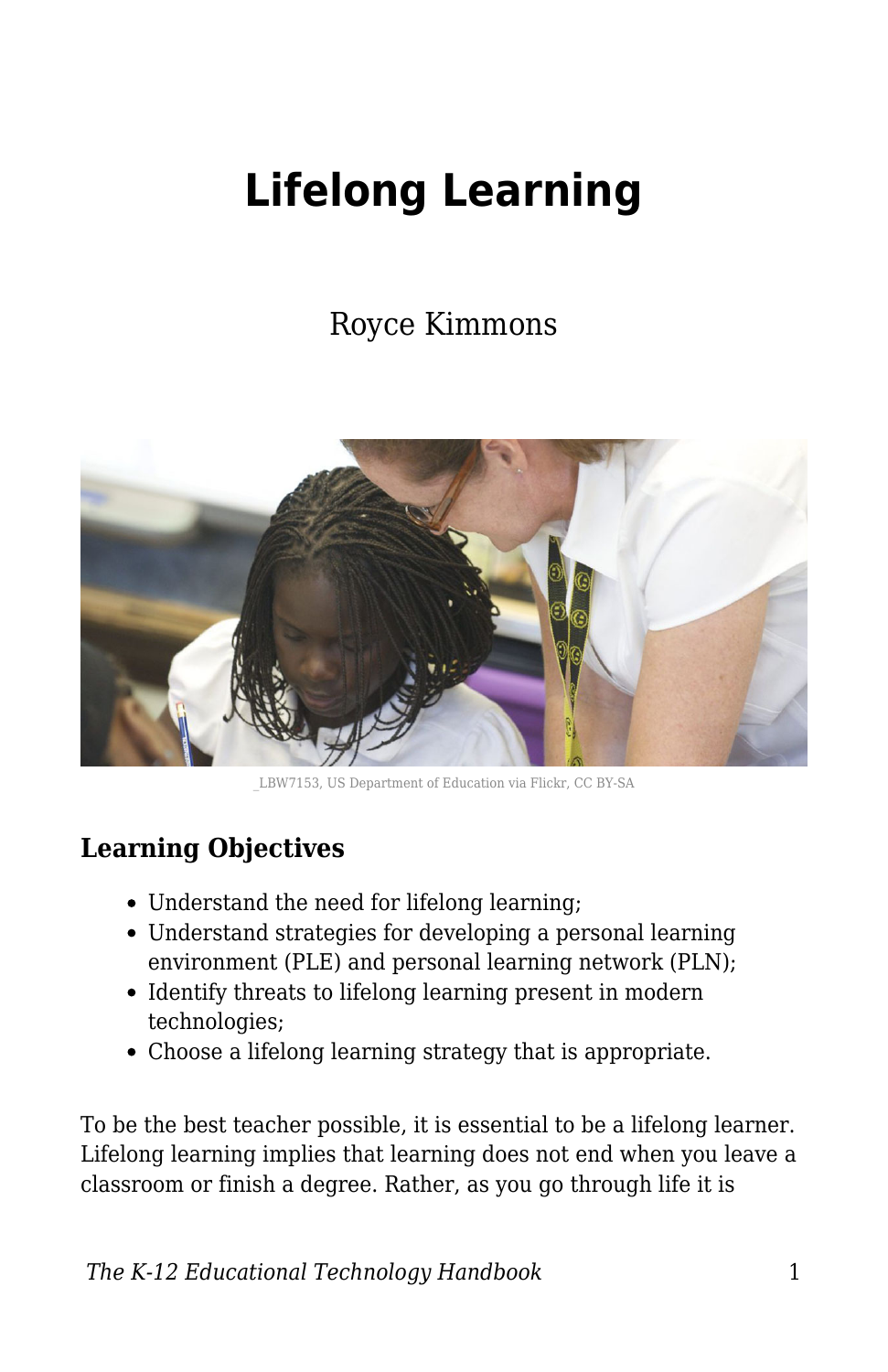essential for you to continually connect with other professionals to learn, to teach, and to share resources. Unwillingness to connect with others and to engage in the lifelong learning process leads to stagnation in your practice and will prevent you from being the best possible teacher for the children you serve.

In the past, lifelong learning has typically been limited to resources available to you in your institution. If you are a science teacher, and you are in a school with other experienced science teachers this would be great, because you can learn, share, and grow within this community of experts who are are all working towards similar goals. However, not every teacher has the luxury of working in a school or department with other teachers that can push them and improve their practice.

Social technologies empower us to connect with others in ways that were previously impossible or inefficient. With social media, such as blogs, social networking sites, discussion forum, image sharing services, and video sharing services, teachers are able to connect with other people and a variety of resources on an ongoing basis to improve their practice.

Technology tools can be leveraged to support lifelong learning in two major ways: personal learning environments (PLE) and professional learning networks (PLN). In this chapter, we will explore these different approaches to lifelong learning, what tools are available to support lifelong learning , and what are some risks that teachers need to be aware of in order to ensure that their lifelong learning is valuable.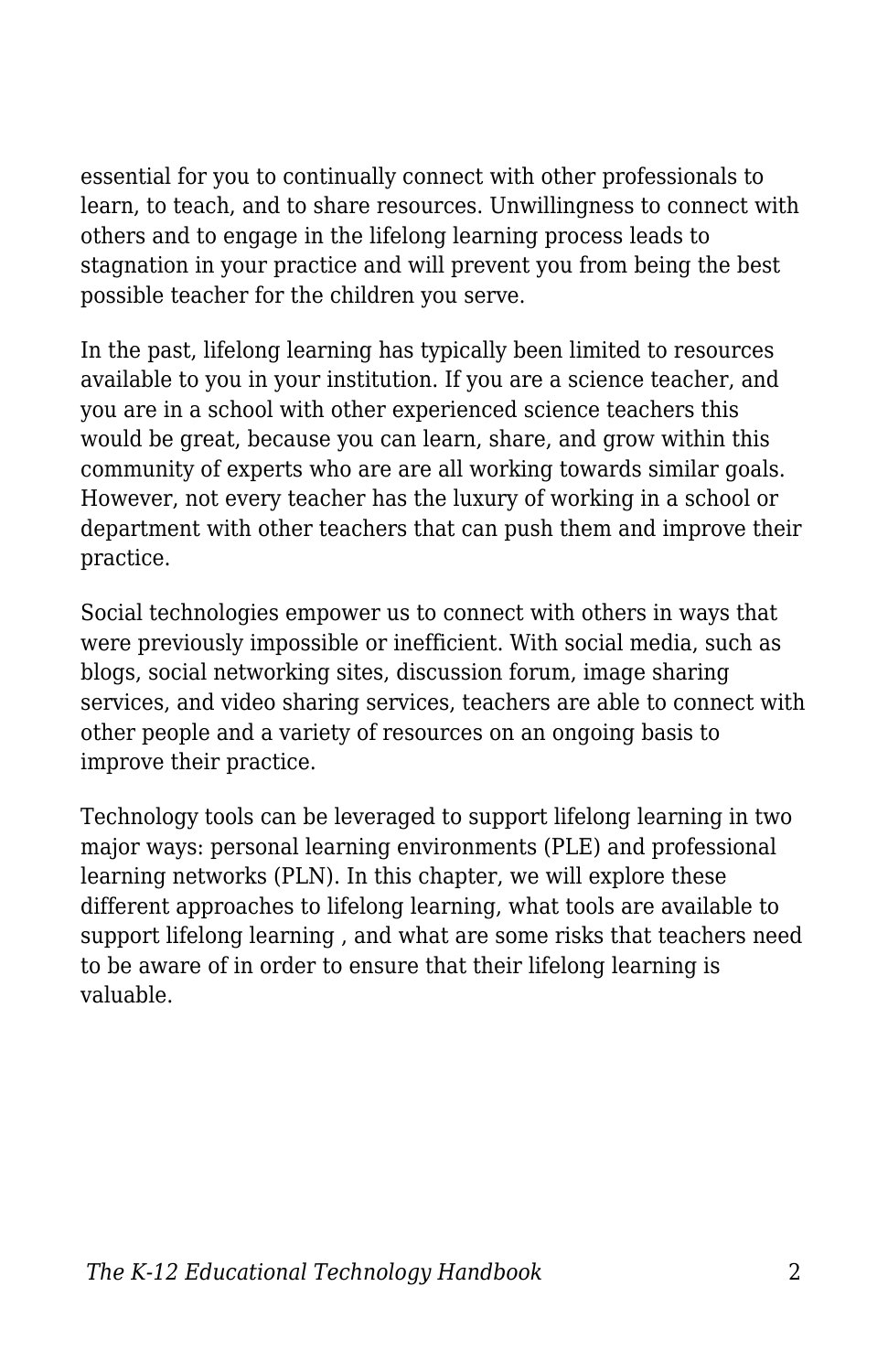

[Watch on YouTube https://edtechbooks.org/-wk](https://www.youtube.com/embed/NSU2hdlY3BY?autoplay=1&rel=0&showinfo=0&modestbranding=1)

#### **Key Terms**

Digital Footprint

the electronic tracks that are left online as users create profiles, share posts, follow others, like content, etc.

Personal Learning Environment (PLE)

an environment that educators create by exposing themselves to information that is always updated and of practical value to their work (e.g., blogs, RSS feeds, news sites, social media feeds, podcasts, and video channels)

Professional Learning Network (PLN)

networks that professionals build around themselves via social media to improve their practice, share resources, and improve morale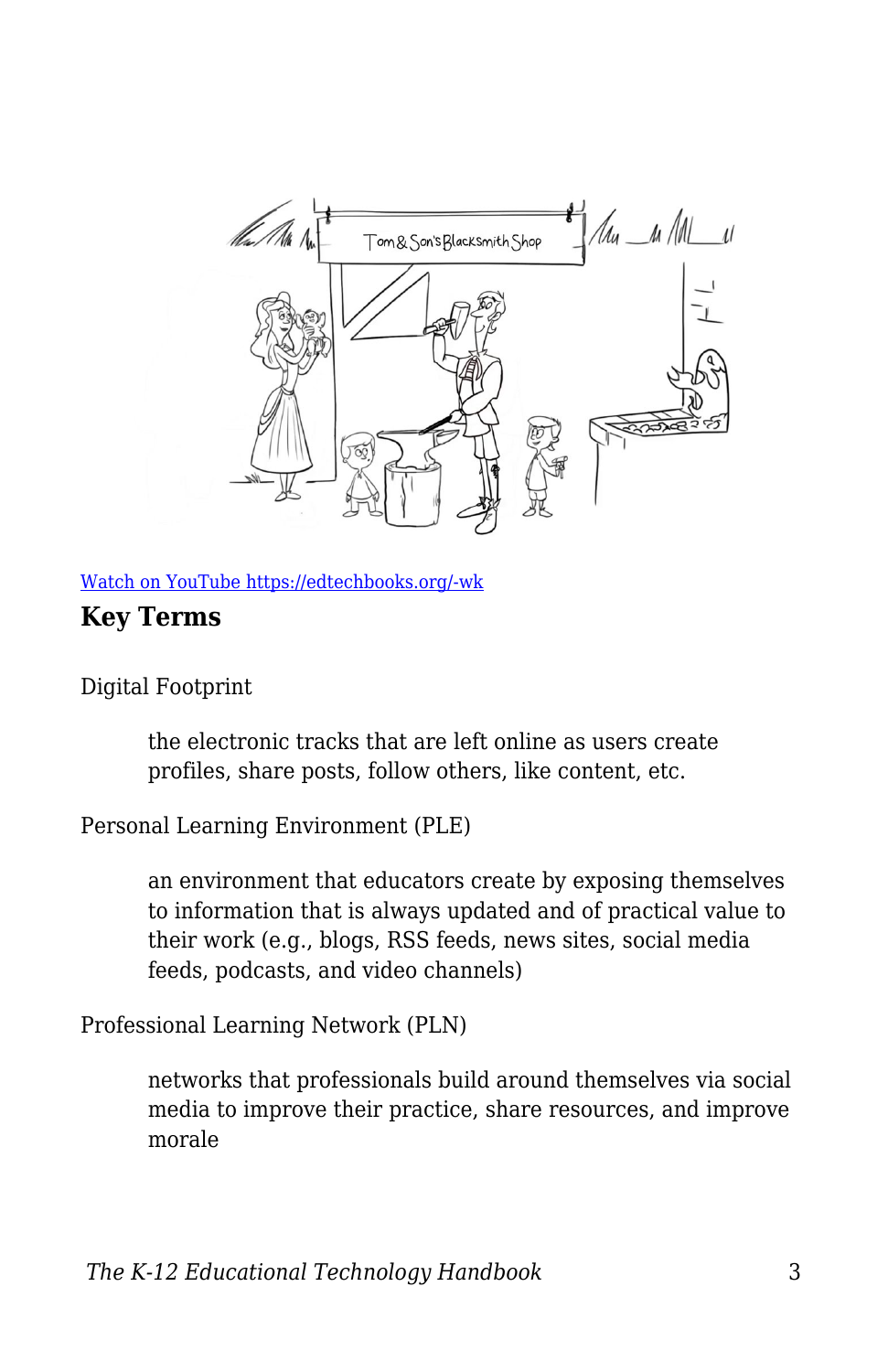# **Why Lifelong Learning Matters**



Unlike previous professions, the jobs of today change rapidly, often evolving multiple times in a person's career.

The world is changing rapidly. Technology is one example that changes so frequently that many of the jobs that people have today did not exist 100, 50, or even 10 years ago. Centuries back, if you learned a trade like blacksmithing or animal husbandry, you would have been able to go forward throughout your career with a fairly stable understanding of what you would be doing and how you would be doing it for the rest of your life.

Once you stop learning, you start dying. (Albert Einstein)

Today however, technologies change how we do our work, what work is possible, and even the nature of the work we do. In the U.S. two centuries ago, farm labor was one of the most common jobs available. Less than a century ago, mass industrialization and the creation of factories and assembly lines drastically changed the work dynamic of the U.S. in terms of what jobs were available and what would make people seeking employment marketable moving forward. Today, advances in computing and information systems have again drastically changed this dynamic so that new jobs are created on a daily basis and existing jobs continue to evolve rapidly, becoming more technical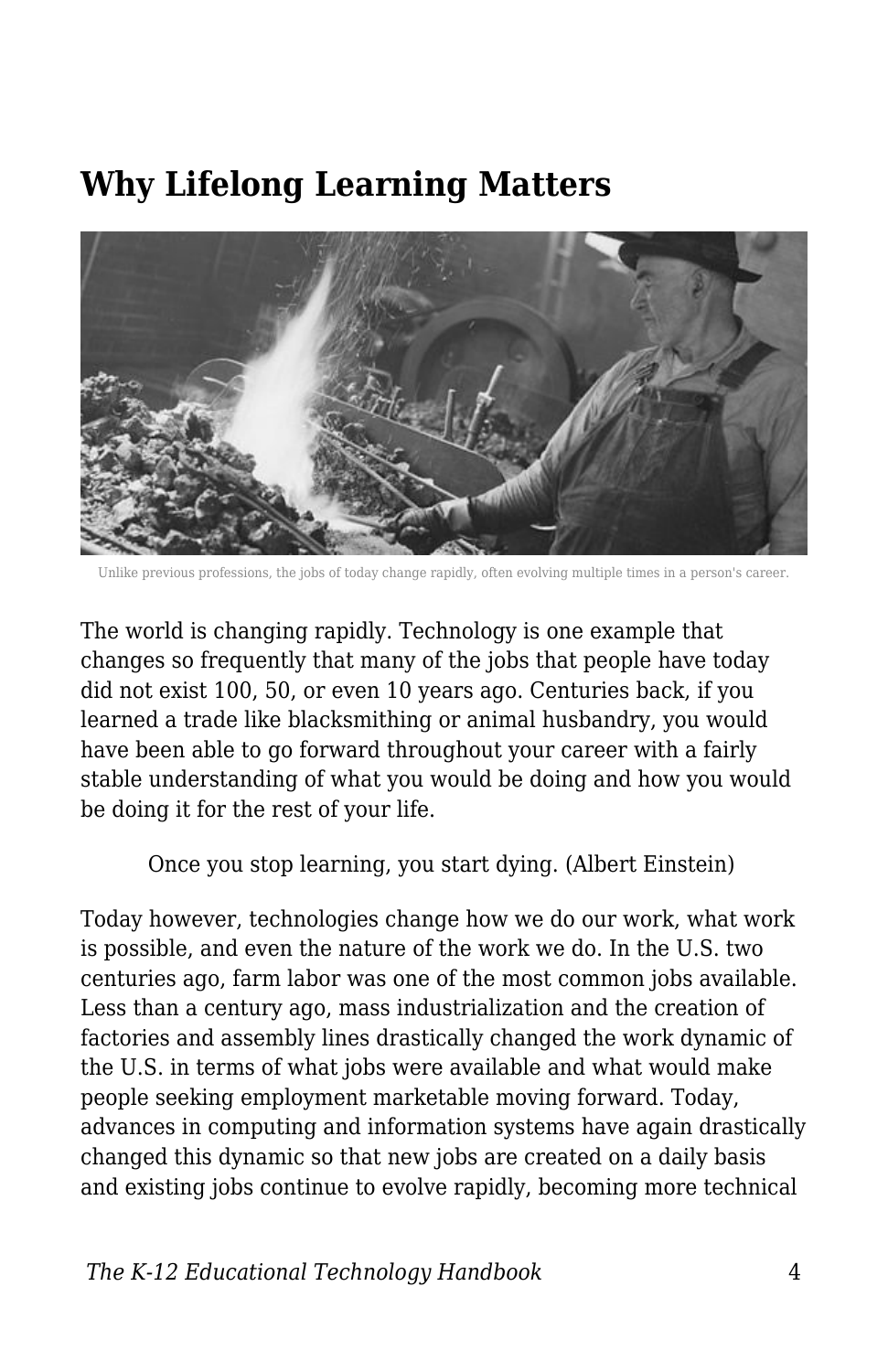and more collaborative.

In such a world, failure to become a lifelong learner means failure to adapt and to be marketable throughout one's life. Even in teaching, which is an historically stable profession, because every community needs teachers, things are changing rapidly. Today, if you went into a job interview for a teaching position and said that you have no interest in using technology in your teaching or learning about how new technologies should be used to improve teaching and learning, it is highly unlikely that a hiring committee would look favorably upon this stance. This is because we live in a time when technology is changing how we can teach, but it is also the case that teachers are expected to teach students technologies that will be applicable for them moving into professional careers of their own. This means that teachers must not only have a positive attitude toward technology and a willingness to use it in their classrooms, but they must also look forward to technologies that do not currently exist and strategically anticipate how their teaching will evolve throughout their careers in response to new shifts in technology capabilities and availabilities.

Beyond technology as a teaching and learning tool, however, most fields are very dynamic themselves and change rapidly. This means that often what was true or accepted as knowledge 20 years ago may now be rejected or no longer be considered cutting-edge.

Education is not preparation for life; education is life itself. (John Dewey)

In astronomy, for instance, improved telescopes, space flight, and robotics allow us to gain insights into our solar system that were impossible just a few years ago. In biology and genomics, the ability to sequence DNA and study the building blocks of life gives us new insight into the world around us, how it is structured, and how we can improve conditions impacting humans and the world itself.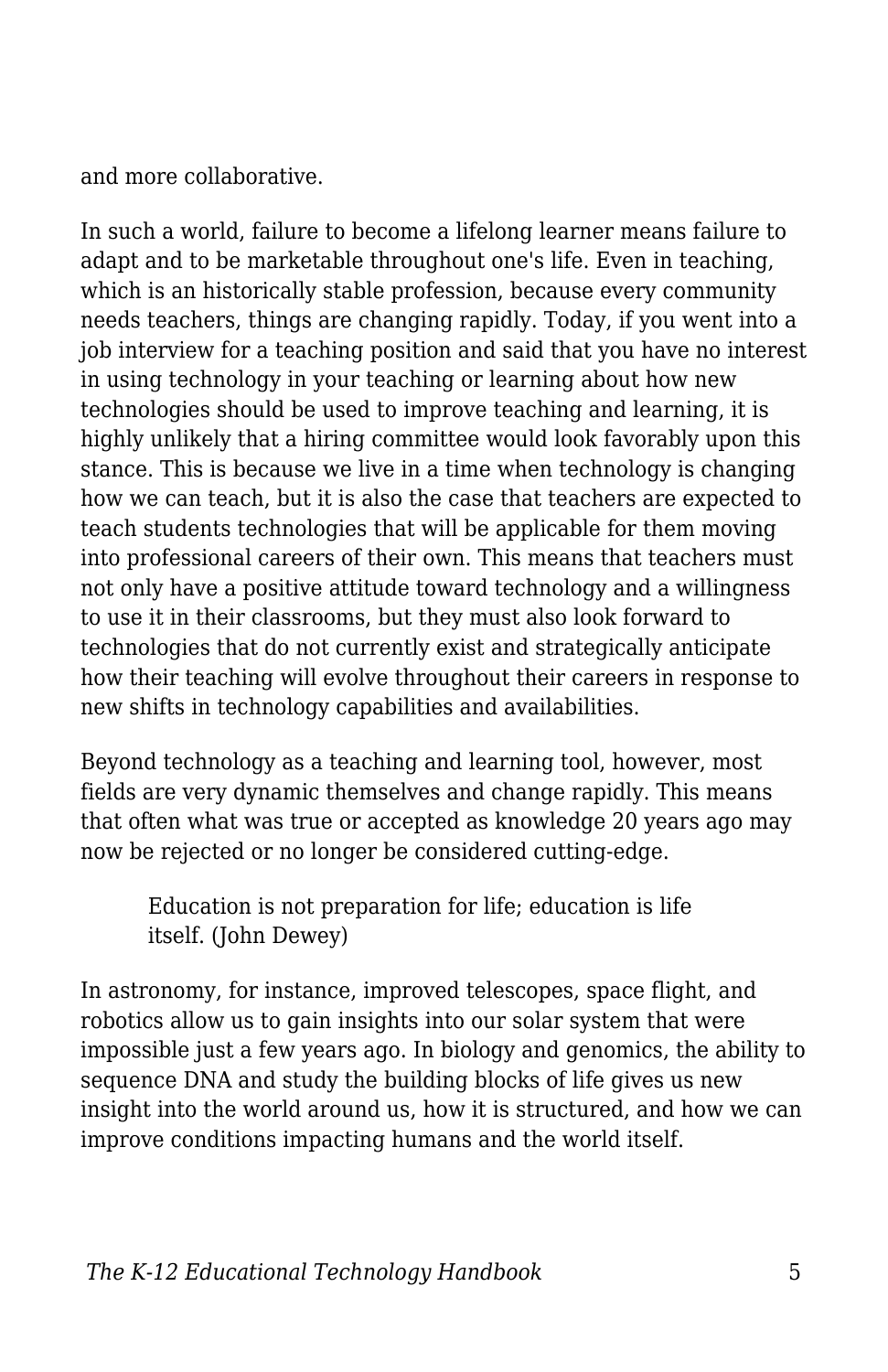

From Cygnus to Sagittarius, Don McCrady via Flickr, CC BY-SA

Merely learning about astronomy or biology in a college class and then leading a 30-year career as a teacher is not sufficient to ensure that your students learn what they need to learn in order to be educated, capable participants in their communities and society at large. As a teacher, one of your primary goals is to model lifelong learning for your students to show them that learning is not contained within a diploma or limited to a classroom. Rather, learning is a lifelong endeavor that should never end, and from a very practical standpoint, the jobs of today and tomorrow require just about everyone to be involved in a meaningful process of lifelong learning to be successful.

# **Personal Learning Environments (PLE)**

Modern technologies, and web technologies in particular, provide us with access to a variety of information and media resources, and the lay internet user today has access to more knowledge than the wealthiest, most-educated researchers that lived just a few decades back. For this reason, it is important for professionals to learn to approach the internet as their own learning tool and to structure their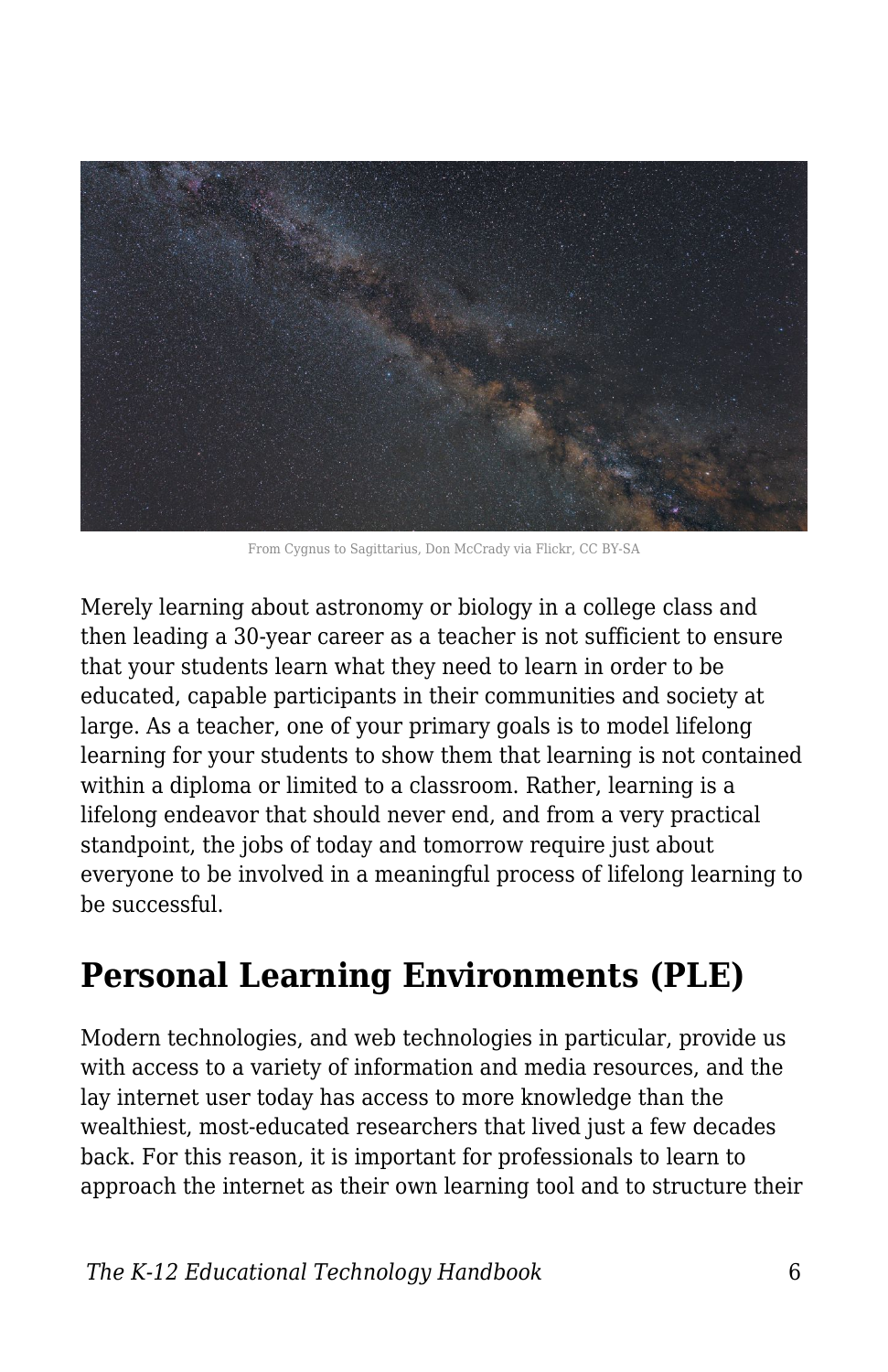experiences with it in a way that allows them to continually learn and grow.

By following particular blogs, RSS feeds, news sites, social media feeds, podcasts, and video channels, you have the ability to have information pertinent to you constantly streamed to you. As such, each person today has the capacity to construct her or his own Personal Learning Environment (PLE) that is suited to that person's individual tastes and interests. In fact, by just following a few Twitter accounts of people you respect or subscribing to an educational blog or two, you can support your own lifelong learning by exposing yourself to information that is always updated and of practical value to your work as a teacher.

There are various tools that can be used to support the construction of your personal learning environment. A few examples include video sharing services, search engine alerts, personal knowledge managers, and RSS feed aggregators. Each of these examples will now be explained in a bit more detail.

#### **Video Sharing Services**

Video sharing services, such as YouTube or Vimeo, allow everyone from major news networks to lay users to upload and share videos with the world. Many modern celebrities first got their start by sharing personal videos on sites like these, and most videos on these popular sites are freely available. Users can also subscribe to channels that are created by users, which might include a constantly updated list of that user's own new videos as well as other videos that they like. For instance, subscribing to a channel on new science discoveries could be a useful tool for science teachers, or subscribing to a channel on mathematics tutorials might be useful for mathematics teachers. By creating an account on these sites, you can also create your own channels and collect existing videos or your own videos into categories for later viewing or sharing with students and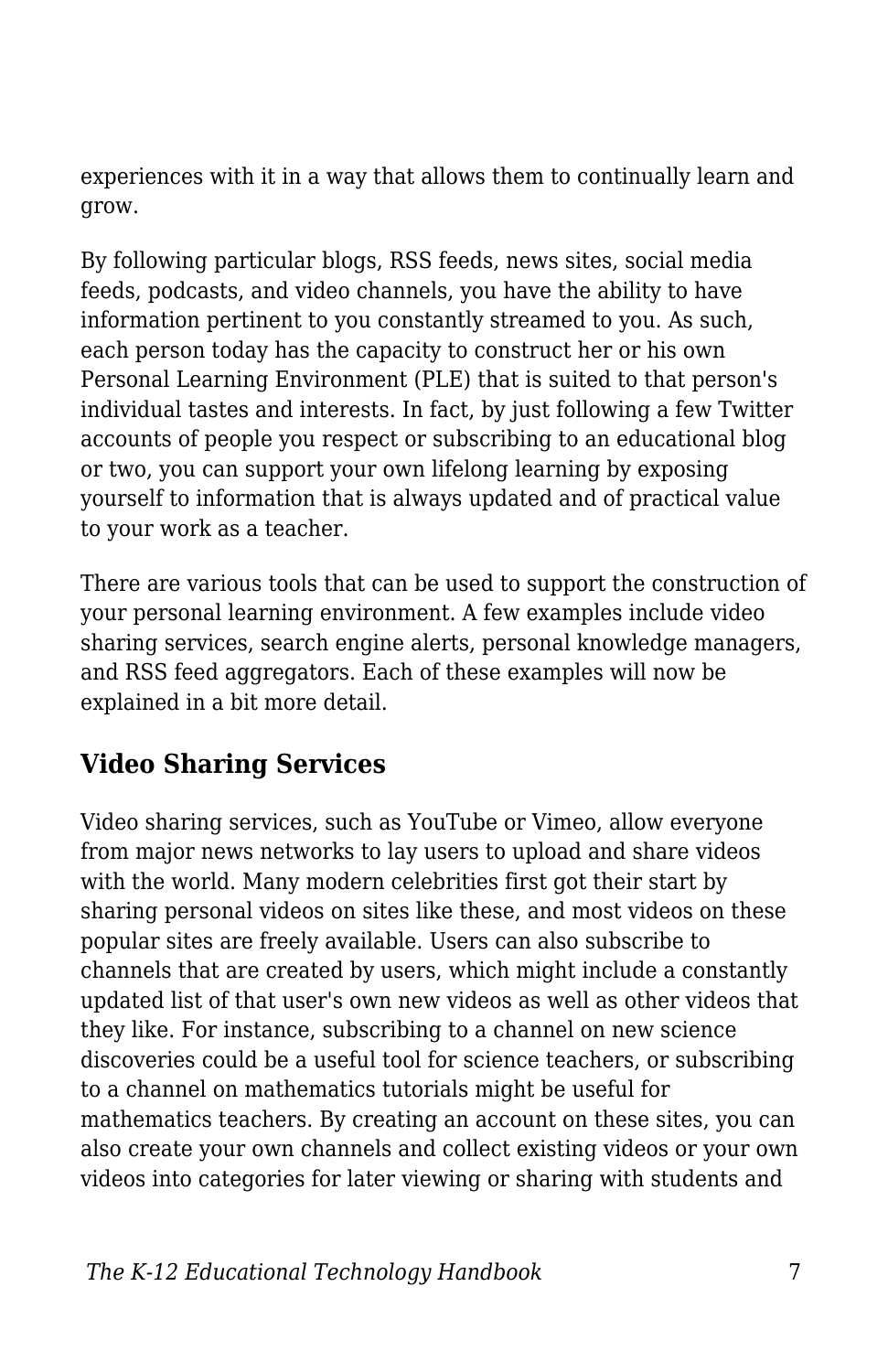colleagues.

### **Search Engine Alerts**

Search engine alerts, such as Google Alerts, are services provided by search engine companies that will send you email notifications when new resources are available on the web that meet your search criteria. For instance, say you are a social studies teacher and you want to be sure that you are aware of any new stories that deal with discrimination. By creating a Google Alerts search criteria with the word "discrimination," you can receive an email notification every time a new story is added to the Google search index that meets those criteria.

### **Personal Knowledge Managers**

Personal knowledge managers, such as Diigo, are tools that allow you to collect, organize, and annotate on information you find on the web. For instance, say you are a music teacher and you want to collect links to sites that provide classical sheet music and performances. With Diigo, you can create collections of these resources, bookmark them, take notes on them, and share your collections with others.

## **RSS Feed Aggregators**

Really Simple Syndication or RSS aggregators use information provided from websites like blogs to create a personal feed of relevant information for you. For instance, say there are a handful of blogs that you are interested in that are maintained by other educators or professionals in the field. By using an RSS aggregator and pointing it to those blogs, you can get a constant feed of recent posts on those blogs that come directly to you. This is useful for staying abreast of what is happening in your field. In most subject areas, there are prolific teachers on the web who keep blogs for posting resources and reflecting on classroom activities. An RSS aggregator helps you from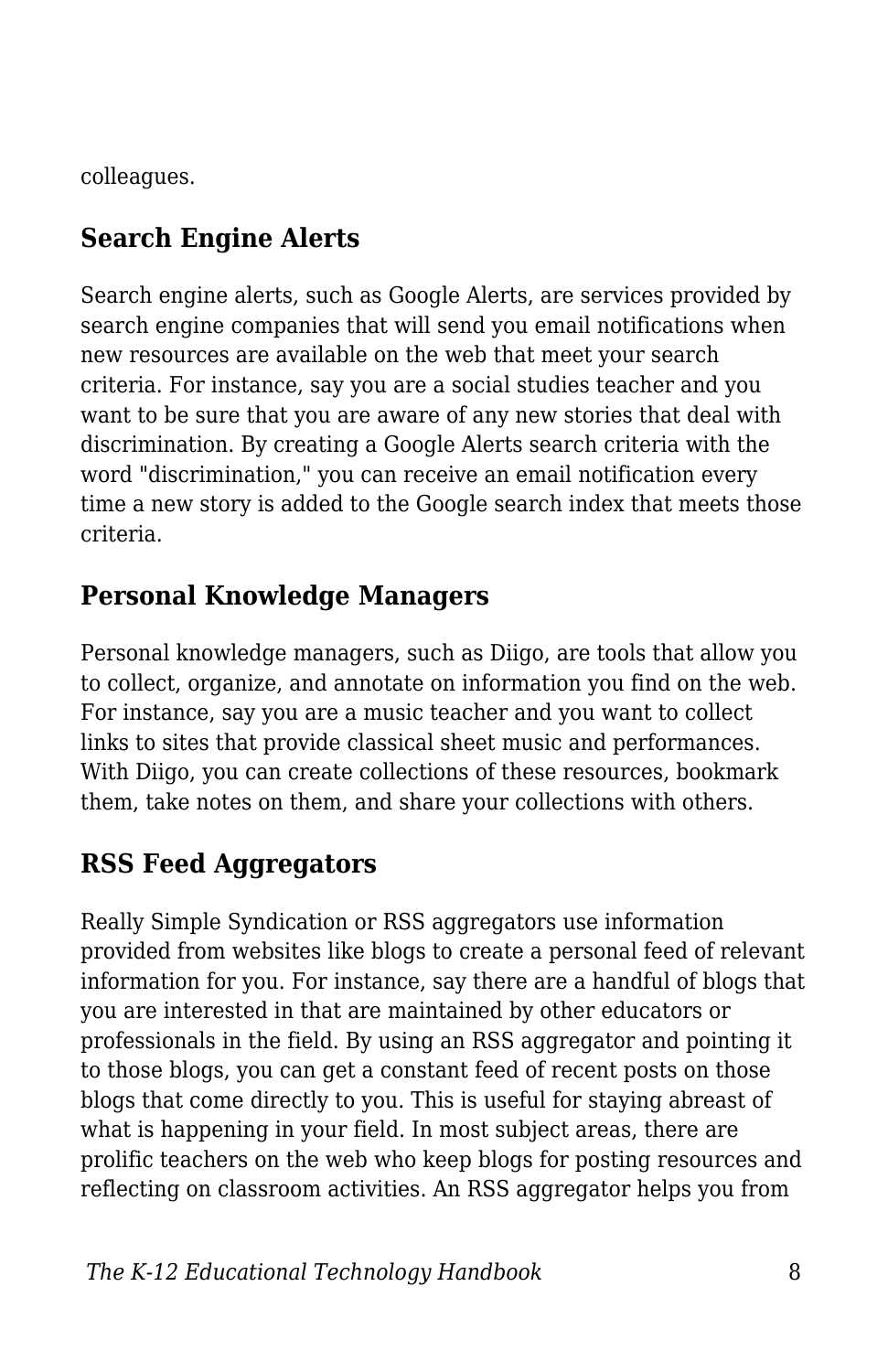having to track these sources down every time you want to check to see if something is new and provides a single window from which you can receive up to date information that is relevant to you.

# **Professional Learning Networks (PLN)**

In addition to information, modern web technologies also empower us to connect with other professionals on an unprecedented scale. In a previous age, if you had a question that required expert guidance, you were very limited in your ability to get support. Now, you can regularly find world-class experts on teaching, classroom management, curriculum development, and any number of other issues with a web browser search or two. Similarly, you and other educators can connect with one another via social media and provide supports to one another as you engage in daily processes of teaching and problem solving together.

By selecting and following other educators on a social networking site like Google+, for instance, you can quickly construct a Professional Learning Network (PLN) of colleagues that can be of use to you when you have a question or concern. You can also use this network to provide you with fresh insights on how to improve your practice, share resources, and improve morale in a profession that can sometimes be isolating and lonely.

There are various tools that can be used to support the construction of your personal learning network. A few examples include social networking sites, blogs, and video conferencing tools. Each of these examples will now be explained in a bit more detail.

#### **Social Networking Sites**

Social networking sites, such as Facebook, Twitter, Pinterest, and Google+, are commonplace as social spaces for people to connect with friends and family, but they are also useful for connecting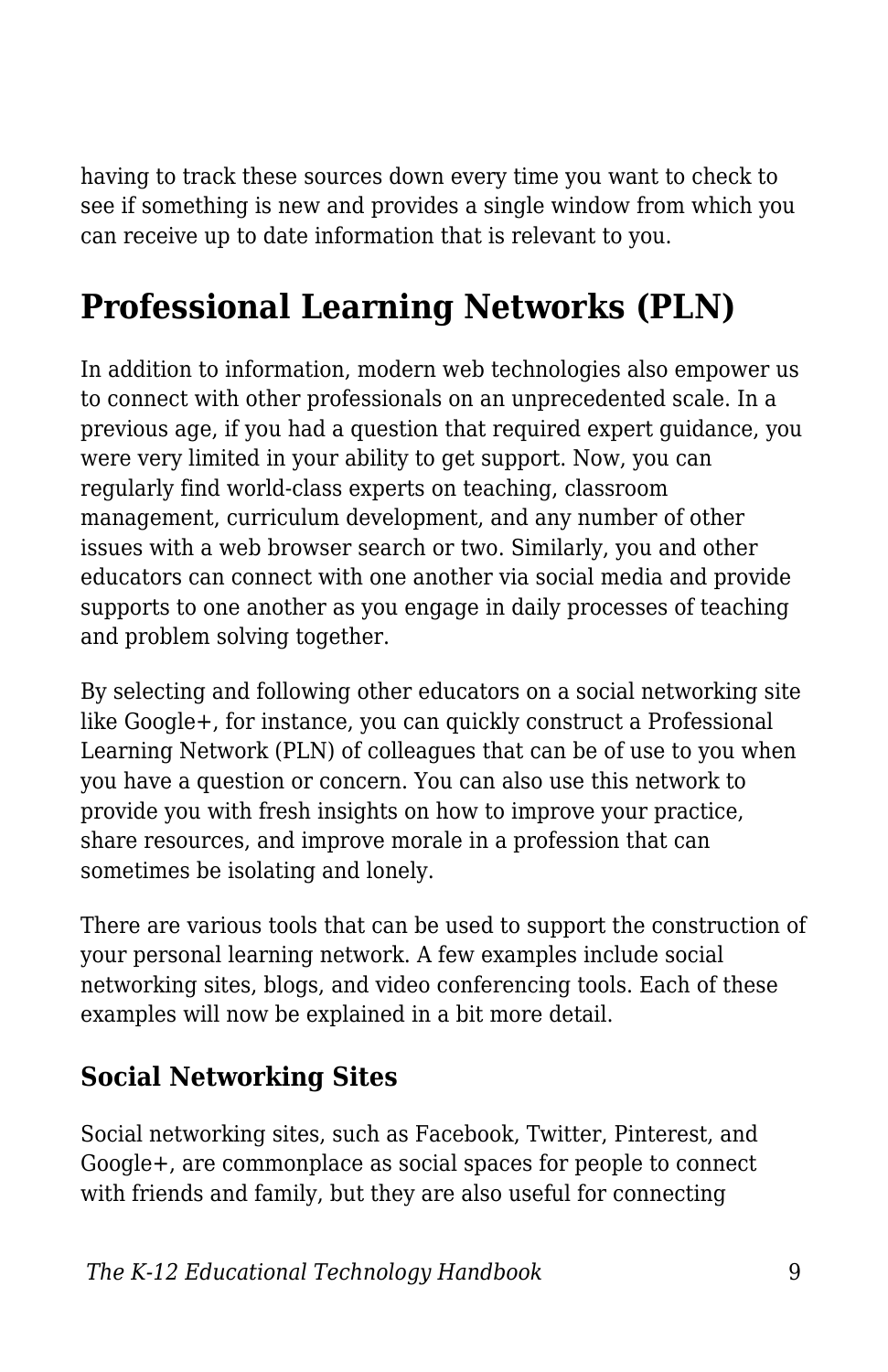professionals together. There are also strictly professional social networking sites, such as LinkedIn, which can be useful for cultivating a polished professional online presence as well as for job seeking. By creating a Twitter or Pinterest account and following the posts of other professionals in your area of interest, you can stay abreast of recent developments and also ask questions of the larger community. By creating your own profile and sharing your own classroom practices in these sites, you can also help others to learn from your experiences in the classroom and to gain value from the resources that you create.

#### **Blogs**

Similar to social networking sites, blogs are intended to be online spaces devoted to cataloging the experiences or thoughts of a single person or a small group of people. Common blogging platforms include WordPress, Edublogs, and Blogger. As an educator, you can keep your own blog where you share more information than is typically possible through a social networking site along with resources such as lesson plans, rubrics, and classroom activities descriptions. You can also elicit feedback from the community by allowing for comments on your blog and can read the blogs of others and leave them comments as well. By blogging and reading the blogs of others, you can create professional relationships that expand your teaching potential.

### **Video Conferencing Tools**

Much of the interaction that occurs on the web is done through textbased communication, but the web also allows opportunities for professionals to connect virtually via audio and video communication. Common video conferencing tools such as Skype and Google Hangouts are useful for scheduled conversations with colleagues and might include a monthly chat with other teachers in your region or could be used to invite another teacher or professional to speak to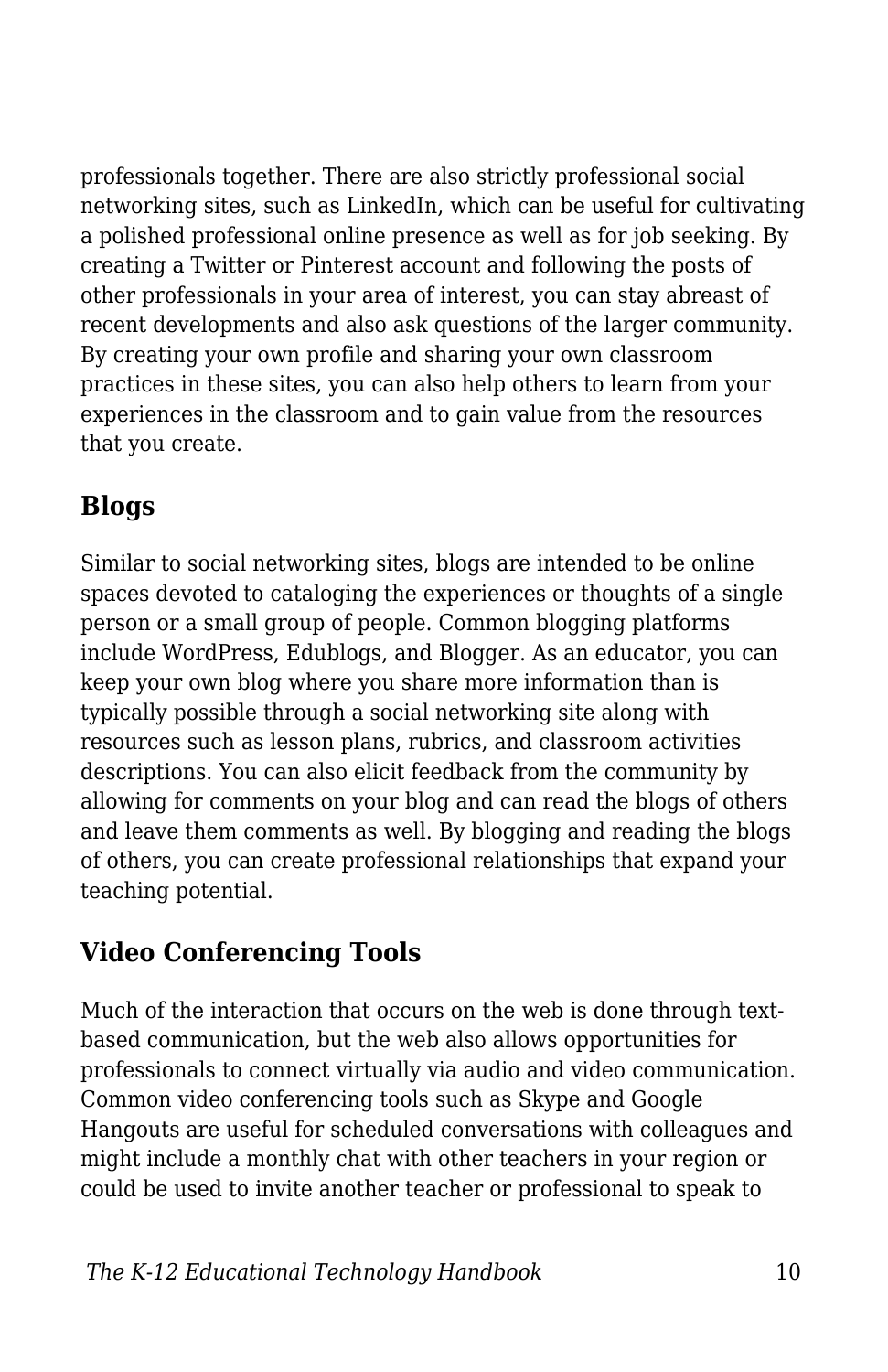your class remotely. These tools typically are not useful for initiating a professional learning network, because they are not intended to connect you with new people, but they are useful for sustaining and expanding the relationships that you have cultivated with other professionals either offline or through other tools (such as social networking sites).

# **Threats to Lifelong Learning**

If lifelong learning was easy, everyone would be a pro at it. The reality of the situation, though, is that a number of issues make lifelong learning difficult. Some of these issues are universal, while others are unique or magnified for teachers. We will now briefly discuss three threats to lifelong learning along with suggestions for addressing them. These threats include: time constraints, professional considerations, and sheltering of the self.

#### **Time Constraints**

Time is one of the biggest constraints that teachers face. Most teachers work long, exhausting hours with students during the day and either devote early mornings or late nights to grading papers, developing curriculum, or fulfilling other duties for the school (e.g., coaching, reviewing, monitoring, driving). Being a good teacher and a contributing member of the school community often requires teachers to strike a precarious balance between professional and personal life, and time devoted to the profession means time taken from somewhere else in a teacher''s life. With this backdrop, if a teacher is told that she needs to focus on lifelong learner to become a better professional, one understandable response would be "When do I have time for that?"

The answer is that teachers often do not have time or resources to devote to formal lifelong learning activities, such as professional development courses or conferences, unless their schools give them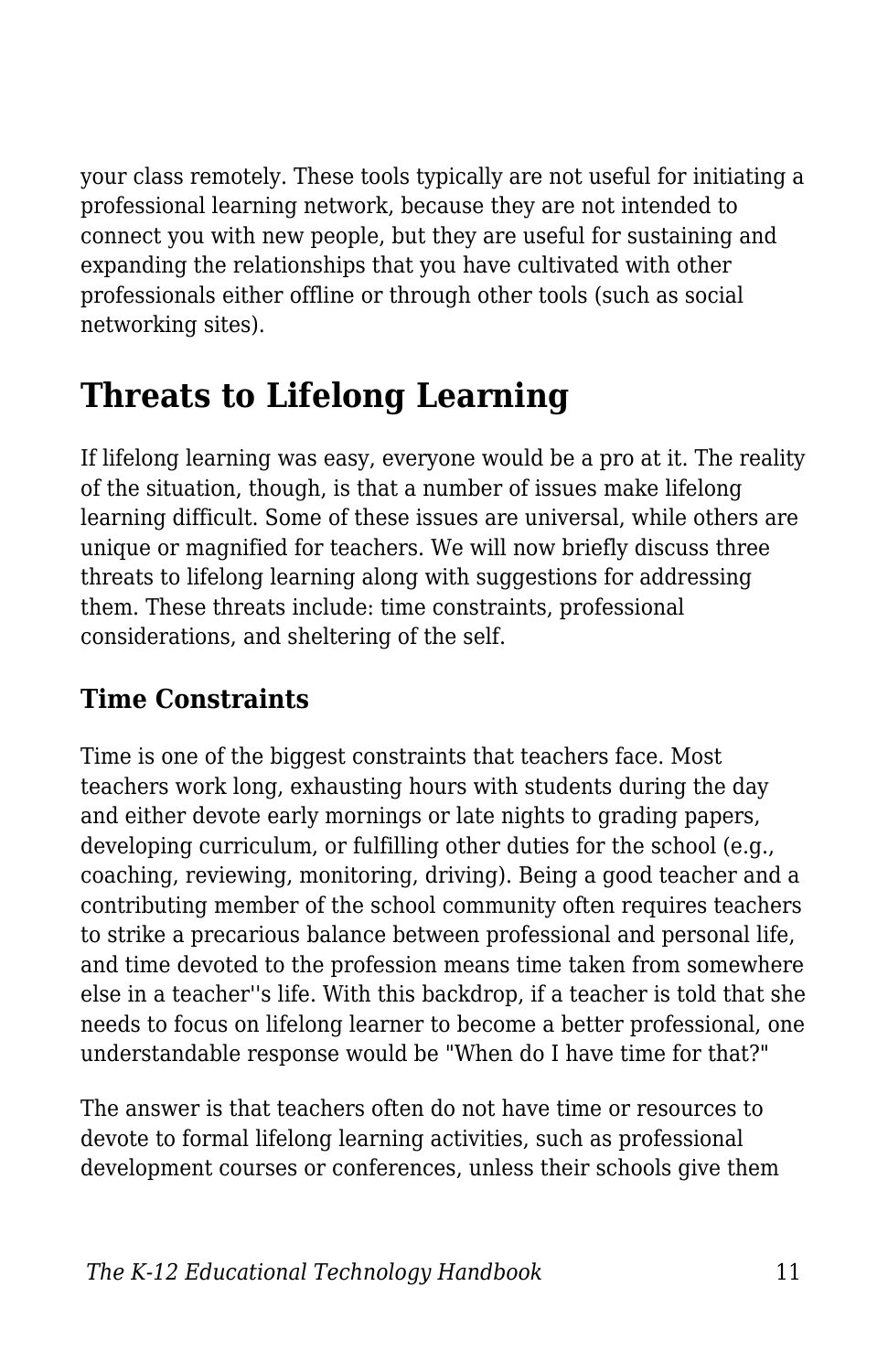some reprieve from their demanding schedules. Though formal lifelong learning undoubtedly occurs in school settings, these opportunities are too few and far between to provide all of the lifelong learning necessary for teachers.

One of the benefits of modern technologies is that they can make less formal and microburst-like learning available any time and anywhere (e.g., via a mobile device). This means that lifelong learning can be approached in a more flexible manner, with five minutes here or ten minutes there, rather than trying to carve out an entire day devoted to a formal learning session. This allows teachers to more realistically devote short periods of time to learning in a manner that is sustained from one day to another rather than relying upon infrequent, difficultto-schedule formal learning opportunities.

For instance, one teacher might devote ten minutes each day to checking an RSS aggregator or some favorite YouTube channels. Another teacher might listen to a favorite podcast on the way to work in the morning, while another might have a 30-minute video conference scheduled every two weeks with other teachers in the region to talk about curricular development or other issues. These microbursts of learning do not altogether replace the more formal, time-intensive experiences that schools should support for their teachers, but they do provide a much-needed supplement and constancy to lifelong learning that is manageable even within a teacher's hectic schedule.

#### **Professional Considerations**

As explored in the chapter on online professionalism, the ways that teachers behave online could be subject to employer and public scrutiny, and if teachers are encouraged to use web technologies to promote lifelong learning, then there are some professional considerations that will impact how teachers use these technologies and what benefits they can actually take from them. For instance,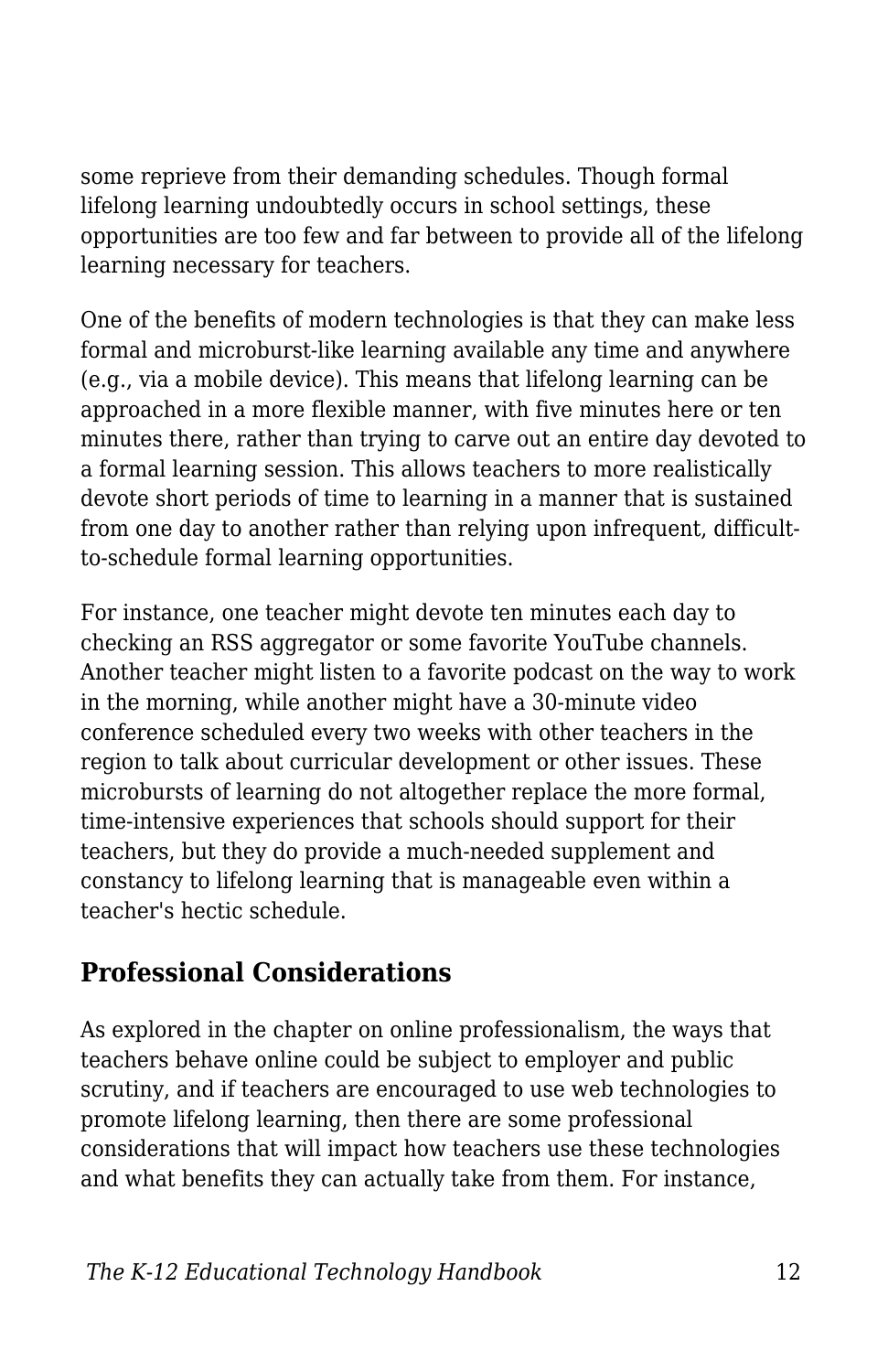before a teacher seeks to construct a PLN on Twitter or Pinterest, she should consider how her activities might be interpreted and whether they meet with standards of professionalism.

The tracks that you leave online are sometimes referred to as digital footprint, and they include your profile information, things you post, what you share, who you follow, what you like, etc. A majority of employers now will do some level of web searching (either via search engines or social media sites) to check on the digital footprints of people they are considering hiring. This means that people will be searching for you, and what they find may have an impact on your professional life.

For this reason, you should take charge of your digital footprint and recognize that you have a role in grooming what is found about you online. There are several ways of doing this.

First, delete or hide old accounts and content and make your social media profile pages as private as possible.

Second, consider creating a professional website, portfolio, or blog. Even though a principal might not thoroughly look at the professional content you put online, doing so allows you to take control of what is available for others to see about you.

Third, consider creating a professional social media account that is public (such as Twitter) and strictly professional. In this public account, be extra careful and thoughtful about what you post. This will be a good sign to your employer that you are not posting things that could be risky or problematic.

Fourth, clearly demarcate between personal and professional uses of social media. Any personal uses should be as private as possible and should only be visible to people close to you that you trust (e.g., family). Professional uses should generally be more public so that you can reveal that you have a public persona of professionalism. Mixing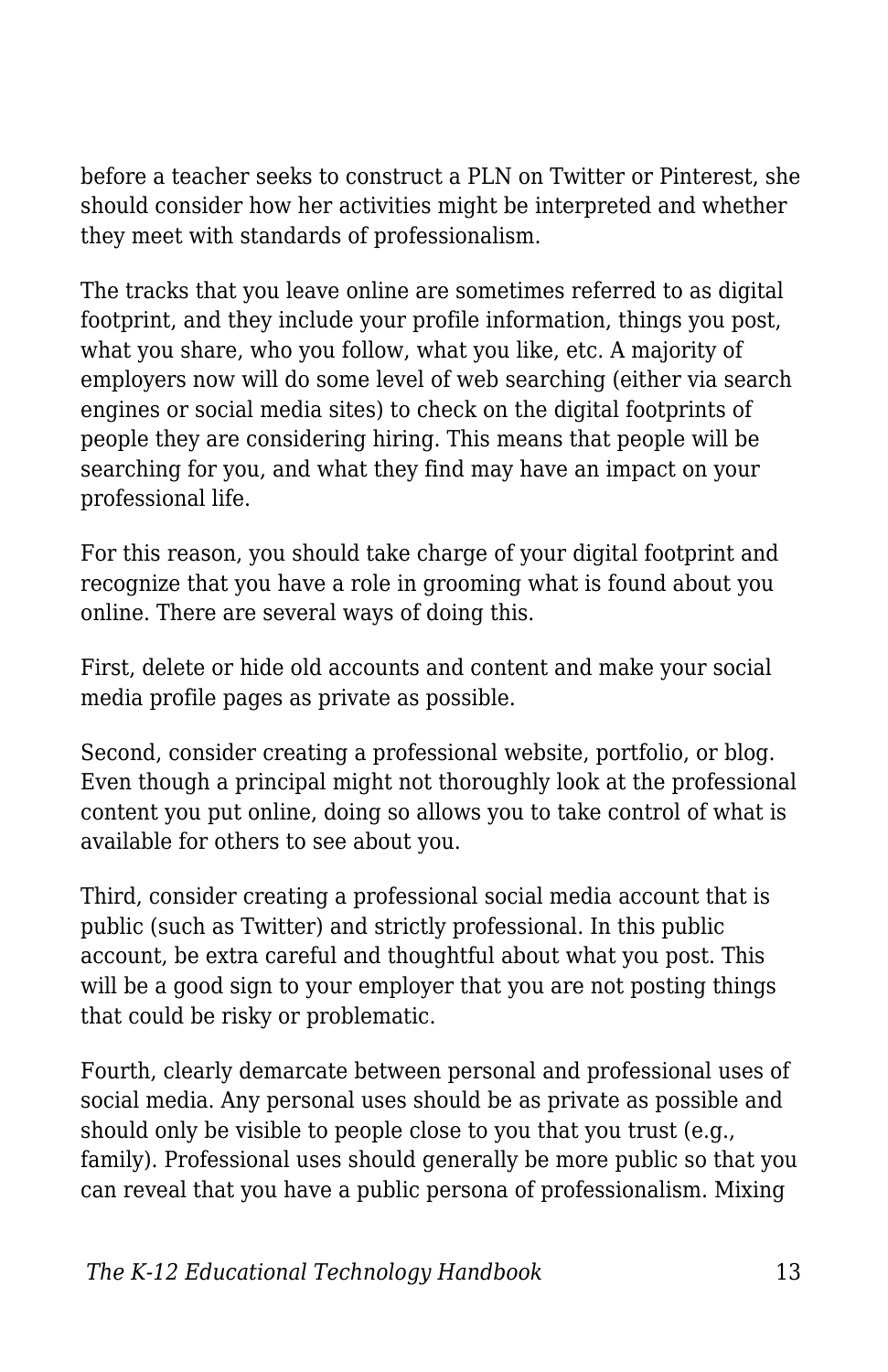the two can be a bad idea, because it can become very messy and sticky as people within your professional circles start to gain access to aspects of your private life that they may not have the contextual awareness necessary to properly understand.

And finally, get into the habit of regularly searching for yourself online. Review images and videos in your searches to make sure that you are aware of what results will be shown to others. As you look at this content, consider how others might interpret it given the fact that they may not have any contextual awareness of the situations and experiences in your life that may have produced them. Though we might post content online to help people to understand who we are, in this case, the more pressing concern is making sure that people do not *mis*understand what your digital footprint says about you.

Thus, when constructing your professional learning networks, help to ensure that your footprint is actually *professional* in these networks rather than a difficult-to-decipher mix of personal with professional. If you truly do have a professional footprint online, it will allow you to more easily make connections with other professionals and to more meaningfully share your work and participate with other professionals in meaningful ways.

### **Sheltering of the Self**

Though we have highlighted the positive potentials of modern technologies to make people more connected, informed, and sociallyengaged, there are possible situations when these technologies may be turned against themselves to actually promote narrowness of thought and limited exposure to new information and experiences. Web technologies do give us access to a larger society than is possible in face-to-face interaction, but over a century ago, a prominent author pointed out the double-edged nature of big societies as follows:

It is not fashionable to say much nowadays of the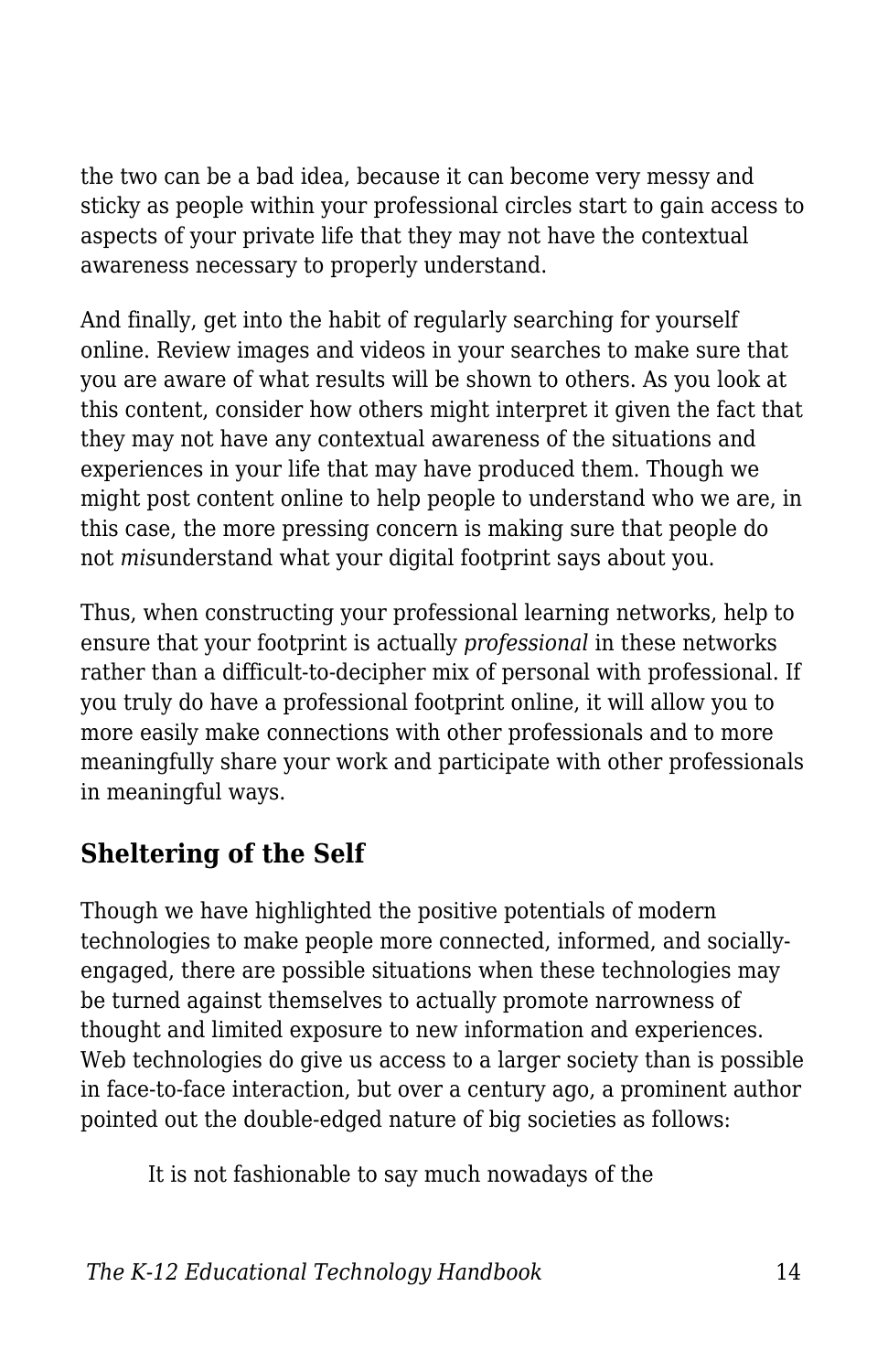advantages of the small community [in comparison to big societies]. There is one advantage, however, in the small state, the city, or the village, which only the wilfully blind can overlook. The man who lives in a small community lives in a much larger world. He knows much more of the fierce varieties and uncompromising divergences of men. A big society exists in order to form cliques. A big society is a society for the promotion of narrowness. It is a machinery for the purpose of guarding the solitary and sensitive individual from all experience of the bitter and bracing human compromises. (G.K. Chesterton)

On the web, technologies that are designed to provide us with only the information that we want may actually serve to limit our worldview and prevent us from having to confront our own biases and misunderstandings. A search engine, for instance, can learn about our interests and attitudes and only return results that solidify us in these ways of thinking (i.e., [filter bubbles \[http://dontbubble.us/\]](http://dontbubble.us/)). Similarly, by only following like-minded or demographically similar people on a social networking site like Facebook, we might set ourselves up for a situation where everyone we know in the medium supports, acknowledges, and encourages our viewpoint (rather than disagreeing with us and forcing us to grow).

For this reason, professional educators should be thoughtful about how their activities online and approaches to information seeking may help them to critically consider their own biases in an ongoing way. This might include following a diversity of professionals, some of whom disagree with our world view, or counterbalancing information we find on one site with another site that is biased in an opposing direction (e.g., [Huffington Post](http://www.huffingtonpost.com/) vs. [FoxNews\)](http://www.foxnews.com/). The bottom line is that it is comfortable to place ourselves in situations where we are never challenged or pushed to consider others' viewpoints, and internet technologies are often designed to help us feel content in a digital echo chamber of our own thoughts. As professionals, however, we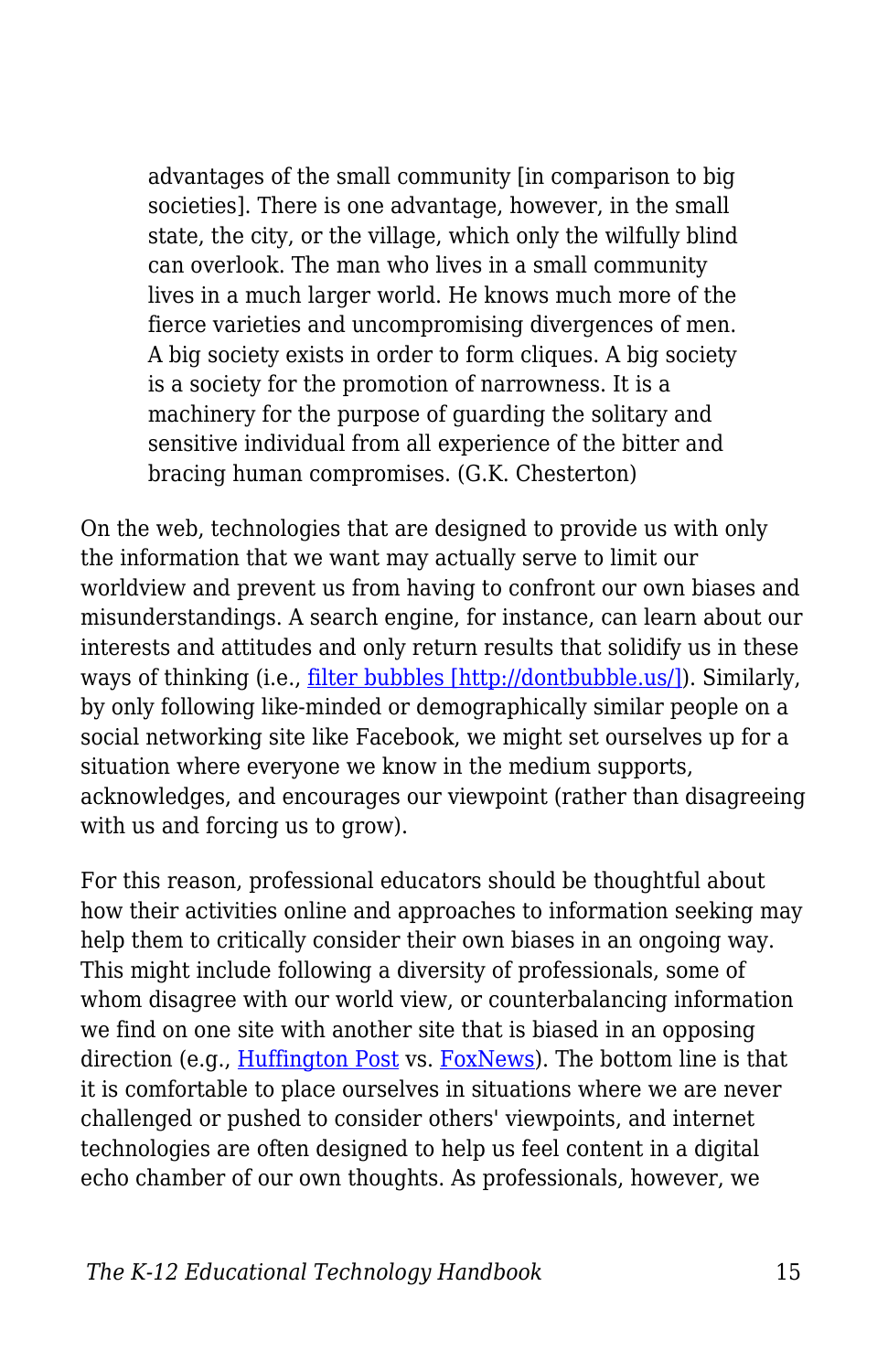should surround ourselves with experiences that reflect the diversity of the world we live in so that we can overcome our own limitations and continually grow.

# **Lifelong Learning Scenarios**

To illustrate the concepts presented in this chapter, a series of scenarios will now be provided in narrative form that will illustrate how these principles and concepts might be implemented in real-life settings.

#### **Scenario 1: The Social Learner**



Sal is an elementary school teacher and social learner who uses Facebook to stay connected with family and friends but also is connected with other teachers in his school. While using Facebook, he will often share links to news articles that he thinks are interesting and will occasionally post pictures of his growing family. He tries to blend his personal and professional lives together judiciously within Facebook so that he can stay connected with the people that matter to him personally but also gain the benefits of building a PLN with the other teachers at his school.

When he first started connecting with other teachers on Facebook, Sal had to change some of his activities and the things that he posted to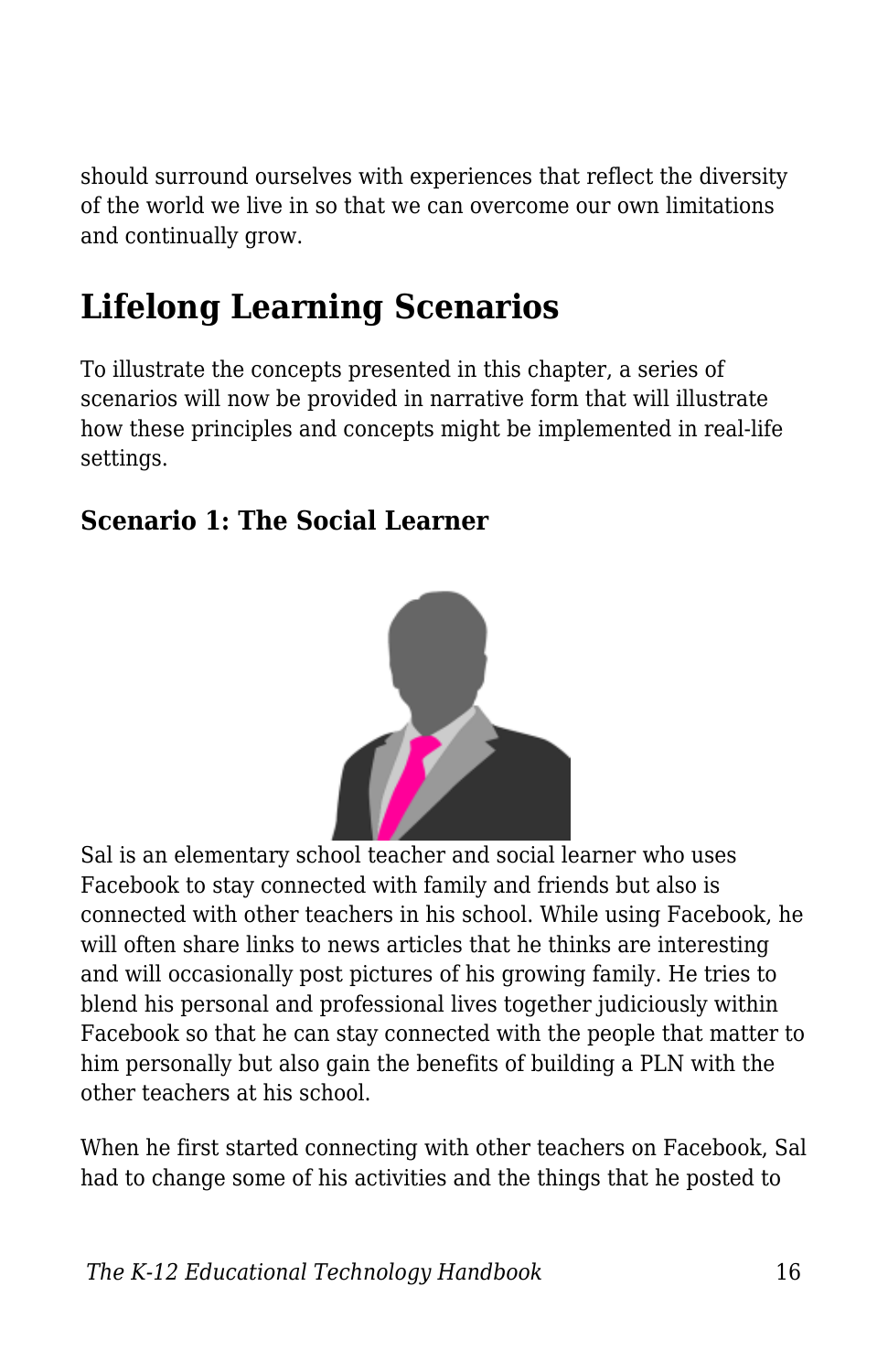be sure that others would not get the wrong idea about him. For instance, he stopped posting overly political comments, because he found that they led to arguments that he did not want to have either with the other teachers in his school, on the one hand, or with his family members, on the other. He now will post cautiously about major family life events and spends most of his time on Facebook reading about what others are doing and sharing links (though not necessarily his thoughts on those links).

#### **Benefits**

The main benefit of Sal's approach is that it allows him to bring all of his connections and interactions into one location (Facebook) and not feel overburdened by having to login to multiple sites. He likes being able to share a little bit about himself and his family online but does this with the understanding that others might be viewing his activities through a professional lens and therefore limits or slightly censors some of the things that he might otherwise post.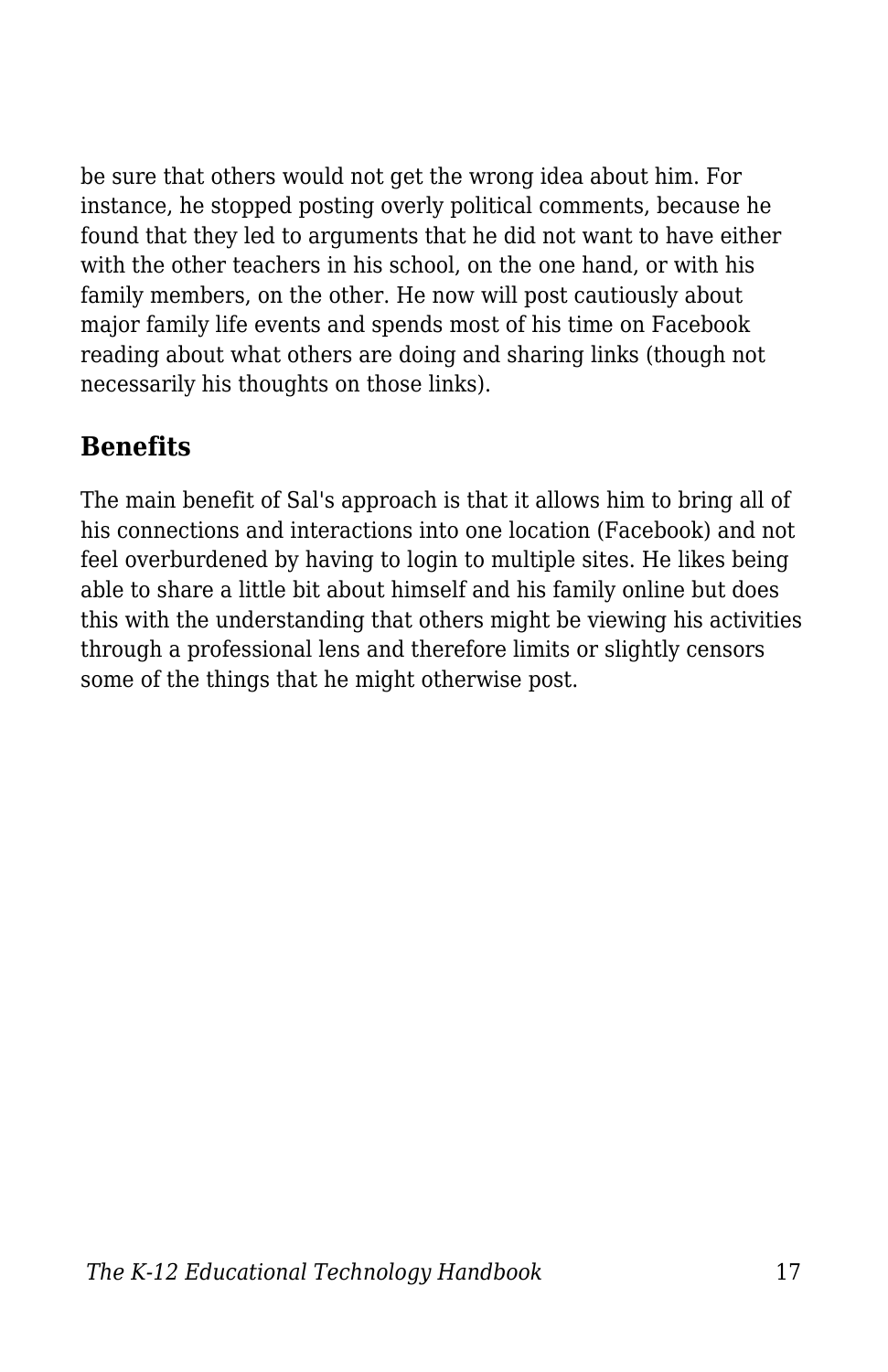#### **Limitations**

The major professional limitation of Sal's approach is that it prevents him from connecting with a lot of other educators and from sharing his classroom resources with others outside of his small social circle that might benefit from them and provide him with guidance on how to improve. Mixing personal and professional uses of these media together can also cause tensions that prevent Sal from really using Facebook the way he wants (e.g., not posting things that he feels strongly about perhaps because he is worried about how others might react to them). Sal also recognizes that because his network is so small and isolated to people that he knows in real life, he does not have much exposure to people who think differently than he does or who have different life experiences. This doesn't particularly bother him, but he wonders sometimes how much of his use of Facebook is actually helping him to learn and grow and how much of it is simply solidifying his own views of the world.

#### **Scenario 2: The Seeker**



Marta is a secondary science teacher who has accounts on various social media sites, including YouTube, Pinterest, and Twitter. On YouTube, she subscribes to channels from [NASA,](https://www.youtube.com/user/NASAtelevision) [Popular Science](https://www.youtube.com/user/Popscivideo), and [Discovery,](https://www.youtube.com/user/DiscoveryNetworks) giving her a constant feed of new videos that relate to content area. On Pinterest, she follows boards from other science educators who post ideas for experiments and other class activities.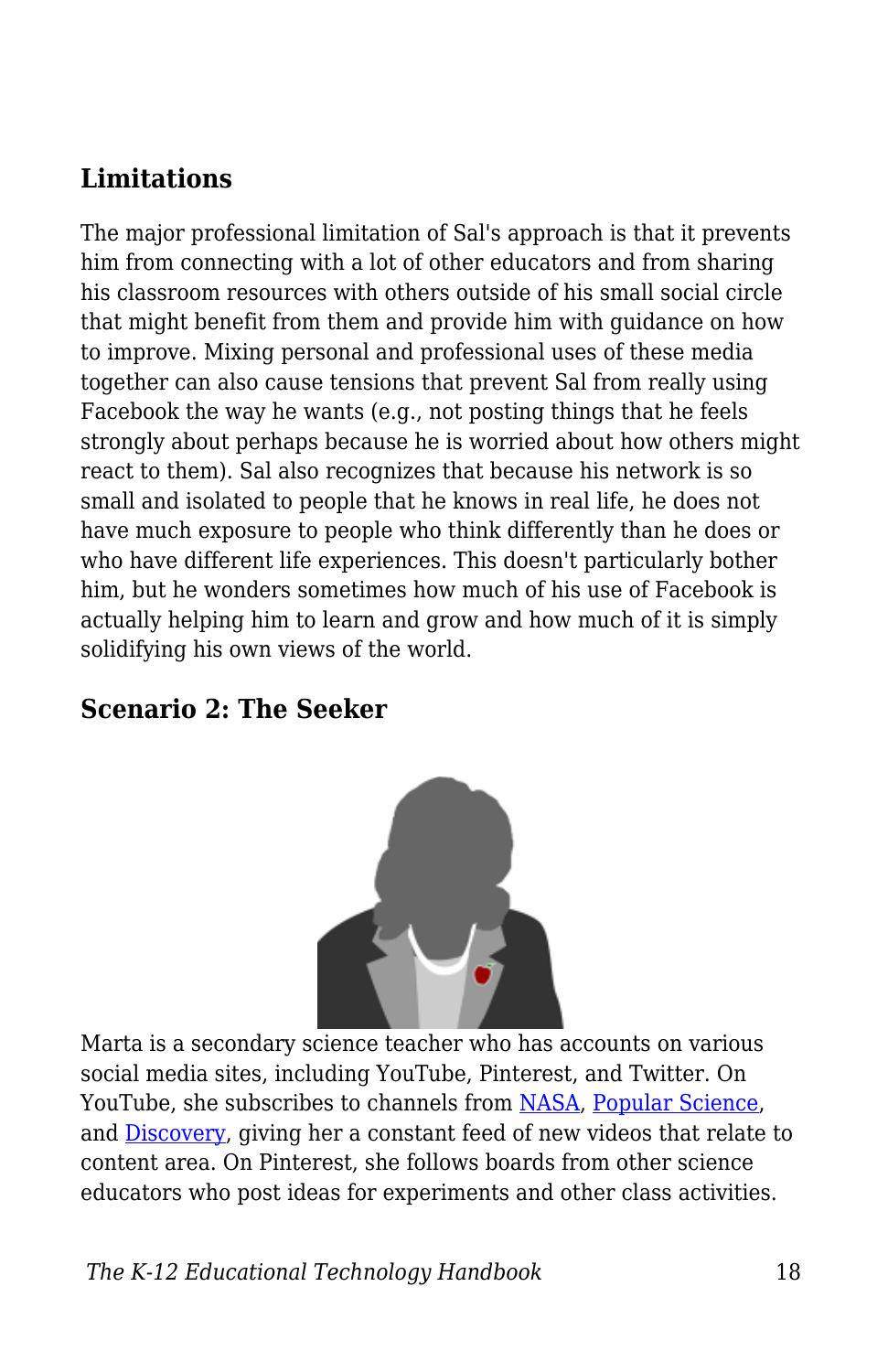And on Twitter, she follows celebrity scientists like [Bill Nye](https://twitter.com/BillNye) and [Neil](https://twitter.com/neiltyson) [deGrasse Tyson](https://twitter.com/neiltyson), who will often share information about recent discoveries or interesting thoughts. Marta also uses an RSS feed aggregator to pull stories from the science sections of major news sites, feeding them directly into her email inbox and has a couple of Google Alerts set to let her know as new results pop up on the web related to climate change. All of these tools working together represent Marta's PLE, which gives her instant access to up-to-date, pertinent resources. Marta greatly values the resources she finds online, but she generally feels that the work she does is not important or that she has nothing to contribute to other teachers in similar situations.

#### **Benefits**

The main benefit of Marta's approach is that it allows her to have access to new, frequently updated information from a variety of sources. By following the recent posts of others, she is able to keep up on recent happenings in her field and to get helpful ideas for teaching her students.

### **Limitations**

The main professional limitation of Marta's approach is that she isn't sharing her own expertise back with the online community, providing resources to other teachers, and becoming a full participant in social media. Marta's behaviors might be classified as "lurking," or as someone who watches others and gains benefit from what they share but who does not share back or help to support the community through her own contributions. Thus, she gains benefits from resources online but gains little social benefit from her activities and may feel undervalued in the work she does.

### **Scenario 3: The Micro-Celebrity**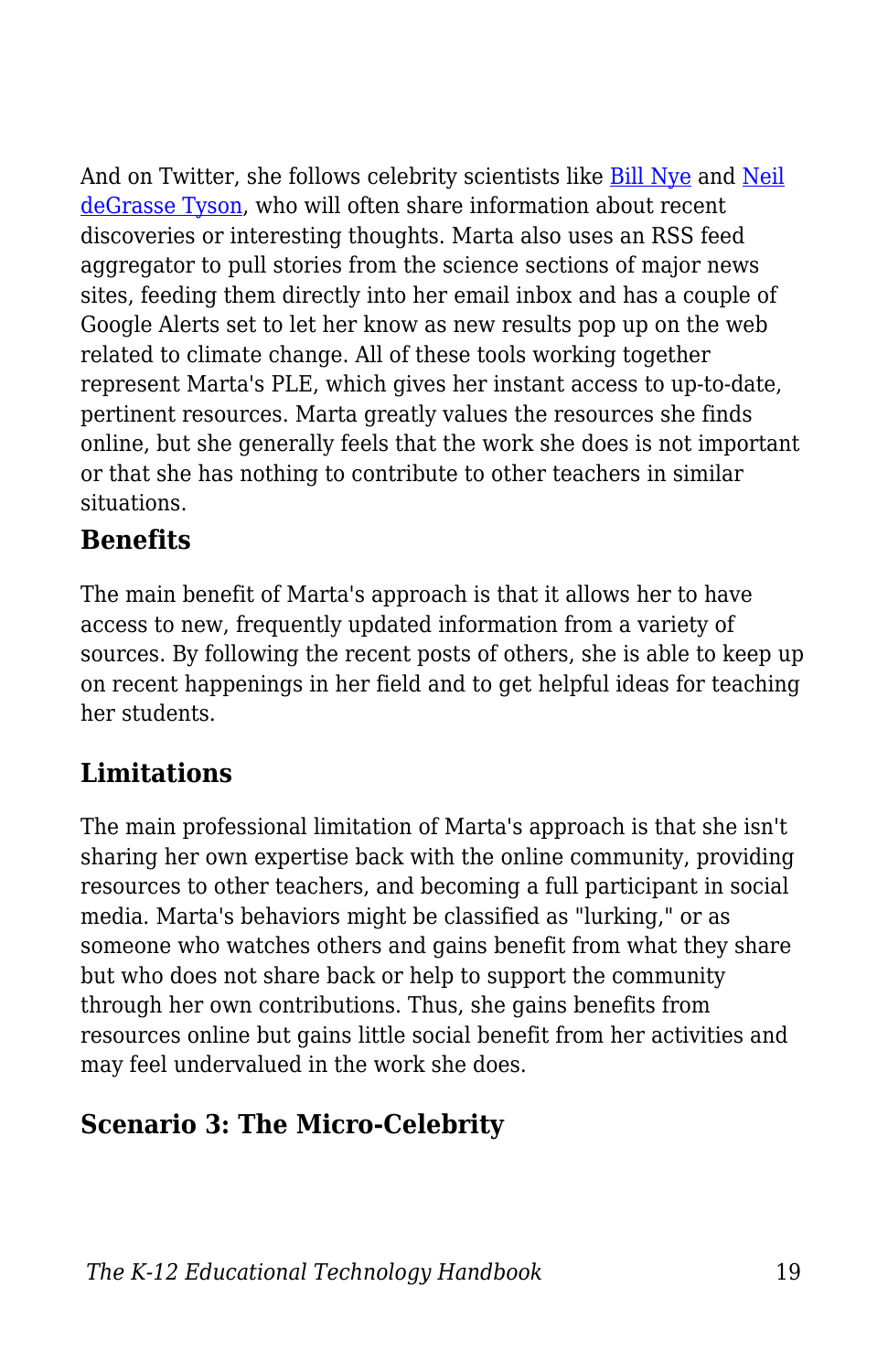

Rosa is a middle school teacher who keeps an active blog and posts multiple times each day to Twitter, Facebook, and Pinterest. On her blog, Rosa shares classroom activity ideas and writes position pieces about the problems that public education faces in her community, state, and the nation at large. She sometimes stays up late into the evening writing thoughtful blog posts and responding to the many users who comment on her work. On Twitter, Facebook, and Pinterest, Rosa posts provocative snippets of her blog posts along with links to the full articles. The people that read her work in each site are different, but she has amassed a following in the tens of thousands on Twitter and Pinterest, showing that many people are interested in her ideas and work and that she has a massive PLN.

Because of the nature of the things she posts, she sometimes must moderate her blog comments or respond to people that disagree with her viewpoints, which takes a lot of time and energy. Frustratingly, many of the people she argues with the most are family members and long-time friends who are not educators themselves but who have very different viewpoints about public education than she does. She has been known to respond to these comments on her mobile phone while monitoring students during lunch and sometimes comes back to class frazzled from the experience.

Wanting to continue to push the limits of her work, Rosa has begun placing advertisements on her blog to generate a trickle of revenue to supplement her modest teaching salary. She sometimes wonders if her classroom duties are getting in the way of her ability to be an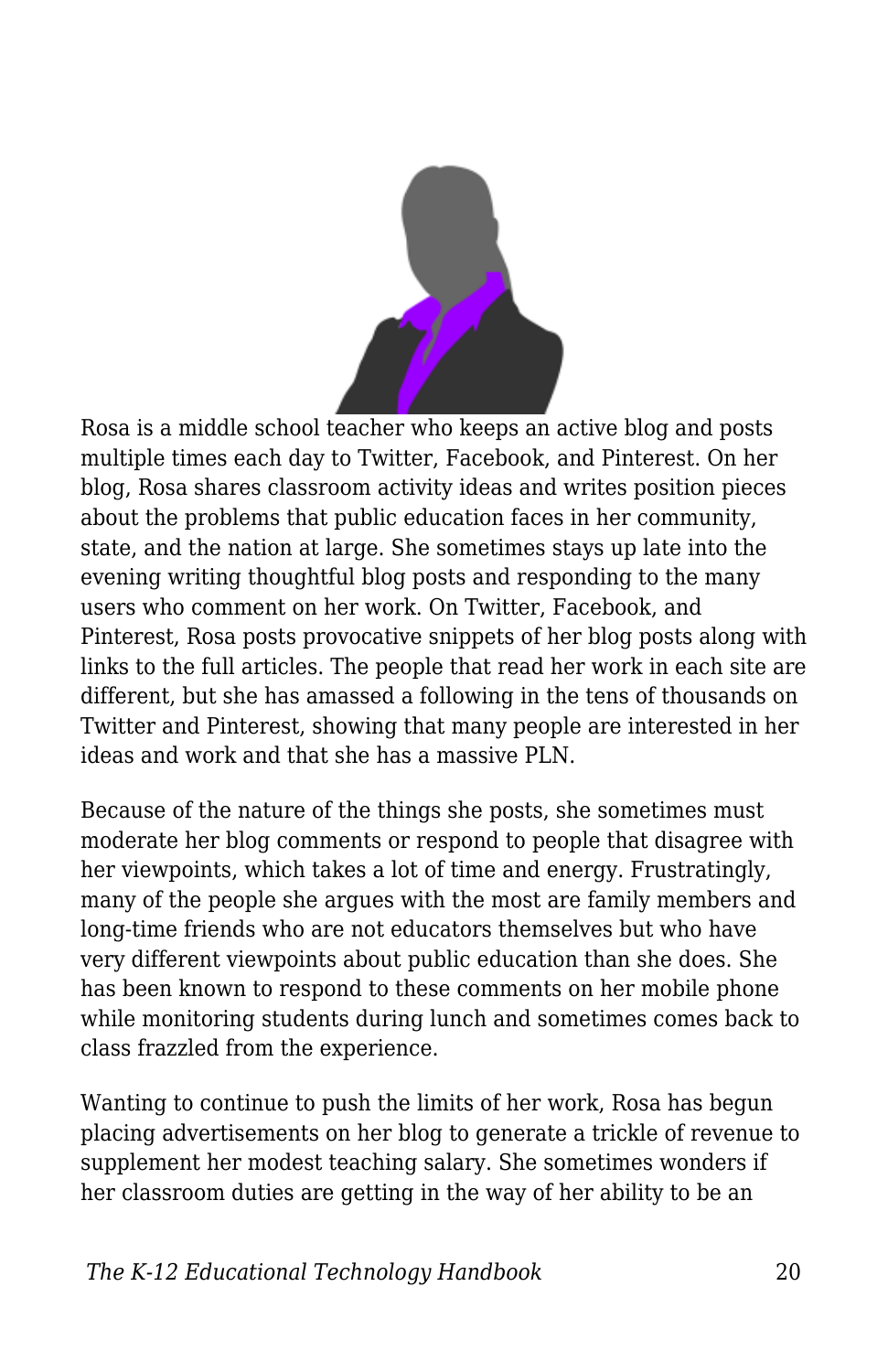advocate for things she believes in online. She also wonders if she will be able to continue to produce new content on her blog that will keep people interested, and in class she often finds herself spicing up her activities not for her students but for the blog post she will be able to write about afterward.

#### **Benefits**

The main benefit of Rosa's approach is that she is able to connect with a diverse group of people online, to share her expertise with others, and to learn from them through online interactions. The sheer number of followers she has on some of these sites suggests that her work is benefiting other teachers, and if her popularity continues to increase, she may be able to find ways to effectively monetize her work (either through advertisements or selling lesson plans). Also, because of her followers on social media, Rosa feels like she has a powerful voice for change in the world, which she finds quite exhilarating and liberating.

#### **Limitations**

The major limitation of Rosa's approach is that it is taxing both in time and energy and may actually have some negative impacts on her teaching, by distracting her from her students and other life duties. Because Rosa has no boundaries between her online professional and personal life, much of her frustration and emotional taxation seems to stem from tensions between her professional attitudes and personal relationships with family and friends.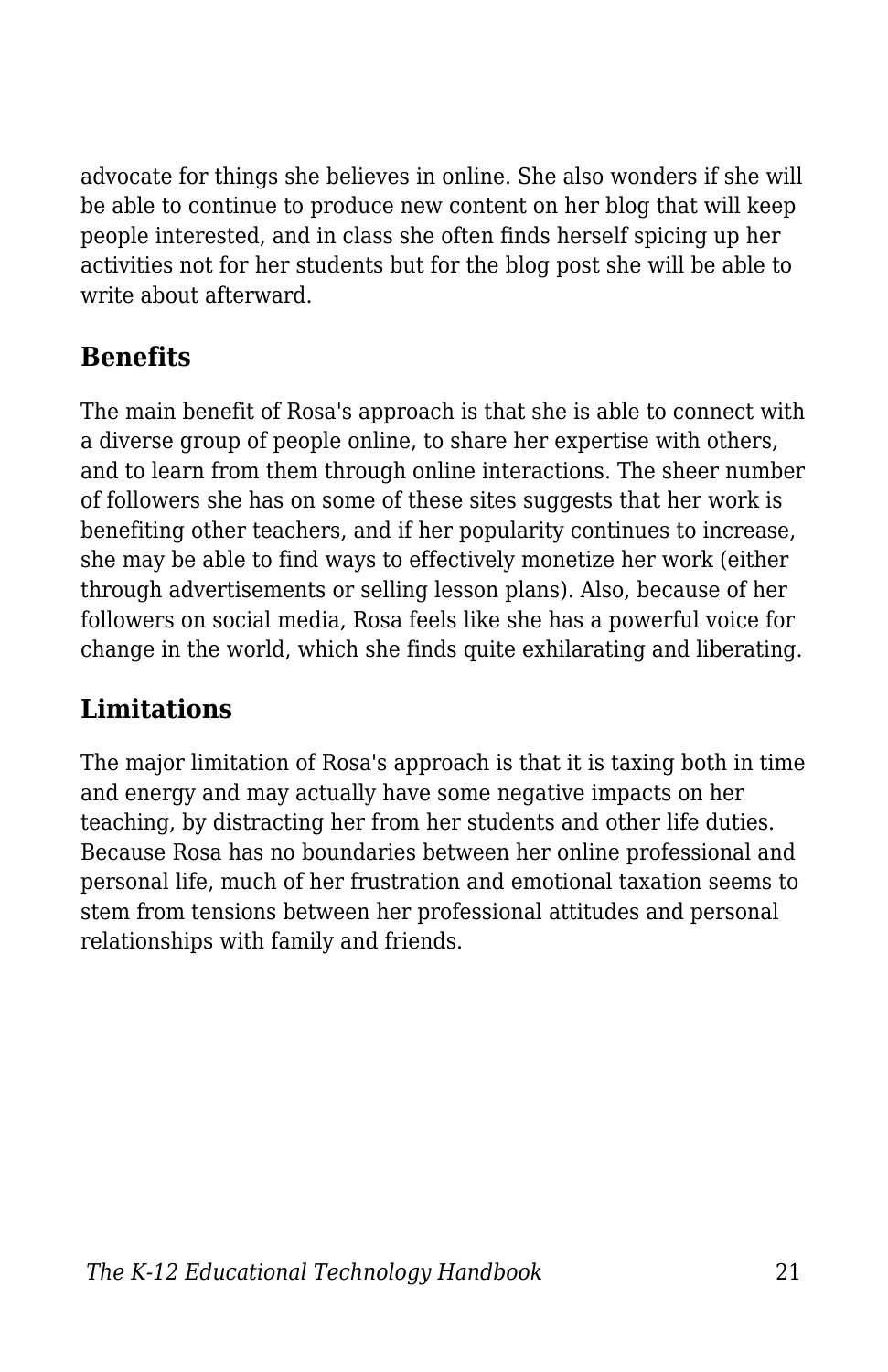#### **What do you think?**

Which of the three lifelong learning scenarios is most appealing to you?

- a. Scenario 1 The Social Learner
- b. Scenario 2 The Seeker
- c. Scenario 3 The Micro-Celebrity

# **Conclusion**

Lifelong learning is essential for everyone but is especially important for educators who must model lifelong learning skills and dispositions for their students and must operate in a profession that changes in response to new innovations. Modern technologies, particularly web technologies, empower educators to participate in lifelong learning in unprecedented ways by improving access to resources and supporting social connections between professionals at a distance. This chapter has highlighted some of the current technologies that are available to support the creation of a PLE and PLN and has also provided some scenarios that highlight the benefits and limitations of certain professional practices online. With these understandings, teachers should consider for themselves how they will support their own lifelong learning and what role the construction of a PLE and/or PLN plays in this process.